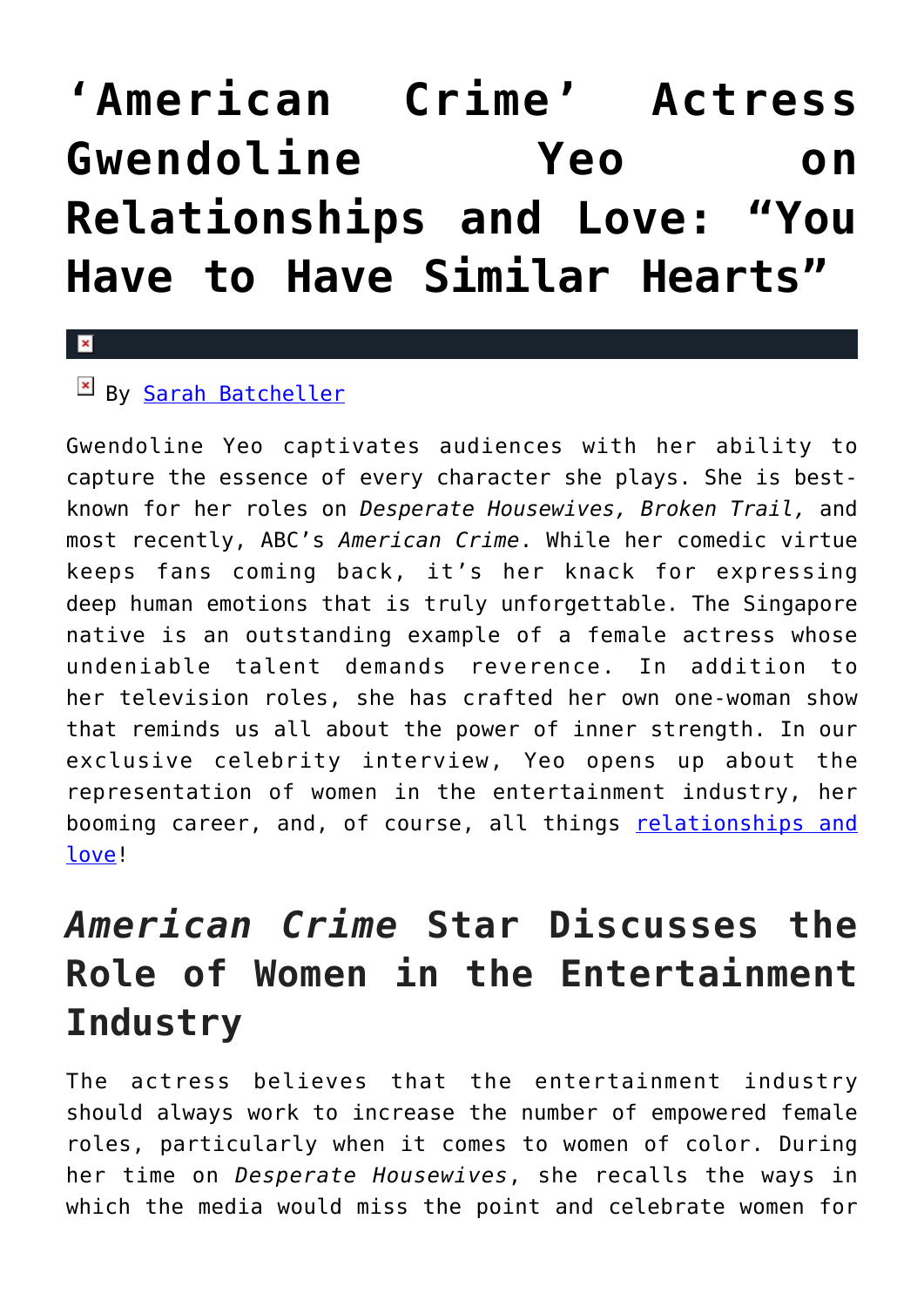things other than their acting talent. "I remember that there was a cover story about Eva Longoria saying something like, 'Mexican Latina Explosion!' Eva was like, 'What explosion? It's just me,'" she says.

**Related Link:** [Eva Longoria Says She's Not Angry About Ex Tony](http://cupidspulse.com/23163/eva-longoria-says-not-angry-about-ex-tony-parkers-affair-new-couple-eduardo-cruz/) [Parker's Affair](http://cupidspulse.com/23163/eva-longoria-says-not-angry-about-ex-tony-parkers-affair-new-couple-eduardo-cruz/)

She explains the importance of a diverse representation in the TV world by saying, "You've just got to keep working at diversity. I do think that many networks are trying to get there. *American Crime* is such a diverse show, and ABC as a network has such a diverse roster."

She then adds, "It's also not just about being in front of the camera. It's important for people to want to be *behind* the camera directing and writing these roles. With all of that being said, I don't think I work any less than other actresses. I've been very fortunate, and half of the roles I have booked have not been race specific. I still believe that talent and authenticity win in a room."

As far as the behind-the scenes work goes, the *Desperate Housewives* veteran explains that women are often times harder on her, but she describes that as "a joyful challenge" because, all-in-all, they understand each other.

Yeo is currently working on transforming her one-woman show, *Laughing With My Mouth Wide Open*, into a screenplay. The show details the true story of her journey from abuse and suppression to freedom and happiness, and her goal is to connect with her audience through art. "I feel that, often times, when you expose yourself, people are actually very accepting because everybody has their own shame about things," the actress-turned-producer explains. "I really wanted to impact younger women. I had a lot of women come up to me, and while none were very vocal, I think they were like, 'Wow, I learned something.'"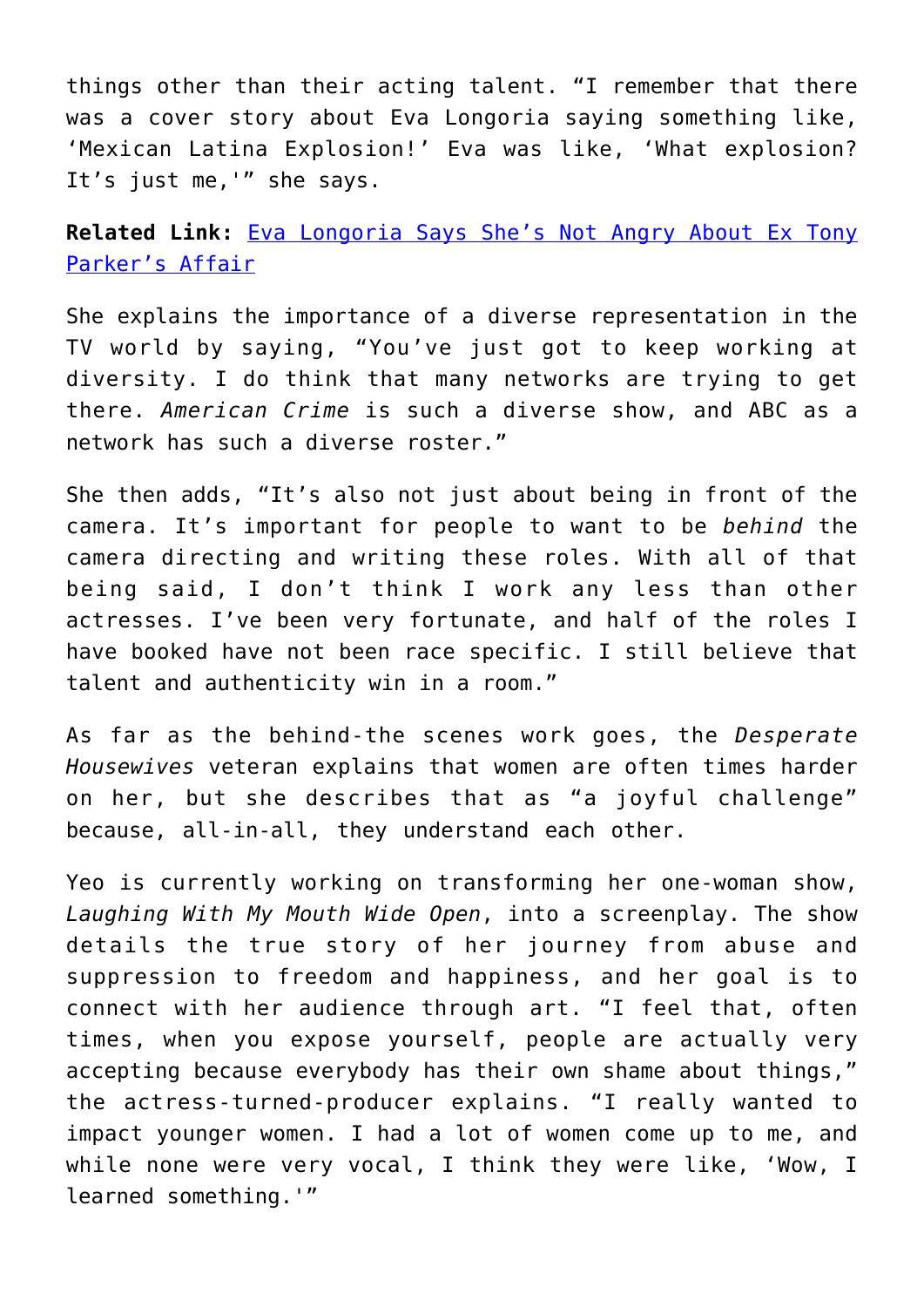She continues, "I wanted to prevent people from getting into situations where they feel compromised. Whenever people are victimized in certain ways, they always wonder, 'Did I cause it?' But I don't feel that's the case."

## **Gwendoline Yeo Gives Relationship Advice to Fans**

Although there was a time when her parents disagreed with her career choice, Yeo changed their minds when she realized that acting gave her a sense of wholeness. "In any family, you want stability for your children. When we came over to the states, my dad was making twenty to thirty thousand a year, and my mom sold sewing machines at five dollars an hour. All the while, they were putting us through Catholic school. They were doing their best, so I felt indebted to them," she candidly shares in our exclusive celebrity interview. "Eventually, though, they came around completely. When I found a sense of selfesteem through acting, they had to respect it."

Of her desire to act, she reasons, "Some people choose the art of creativity because it makes them process things and it makes them more stable people. There's nothing more important than emotional health."

**Related Link:** [5 Pieces of Love Advice From Celebrity Couples](http://cupidspulse.com/90473/love-advice-celebrity-couples-long-term-relationships-and-love/) [in Long-Term Relationships](http://cupidspulse.com/90473/love-advice-celebrity-couples-long-term-relationships-and-love/)

Sharing her best relationship advice — a tip that applies to both family relationships and romantic partnerships — Yeo says, "I think that when you are your authentic self and when you're moving with a purpose  $-$  I think that's the gift that God gave me, to make people feel less alone and entertain people — people cannot deny your self-confidence. People respect it."

When it comes to sharing her life with someone special, the